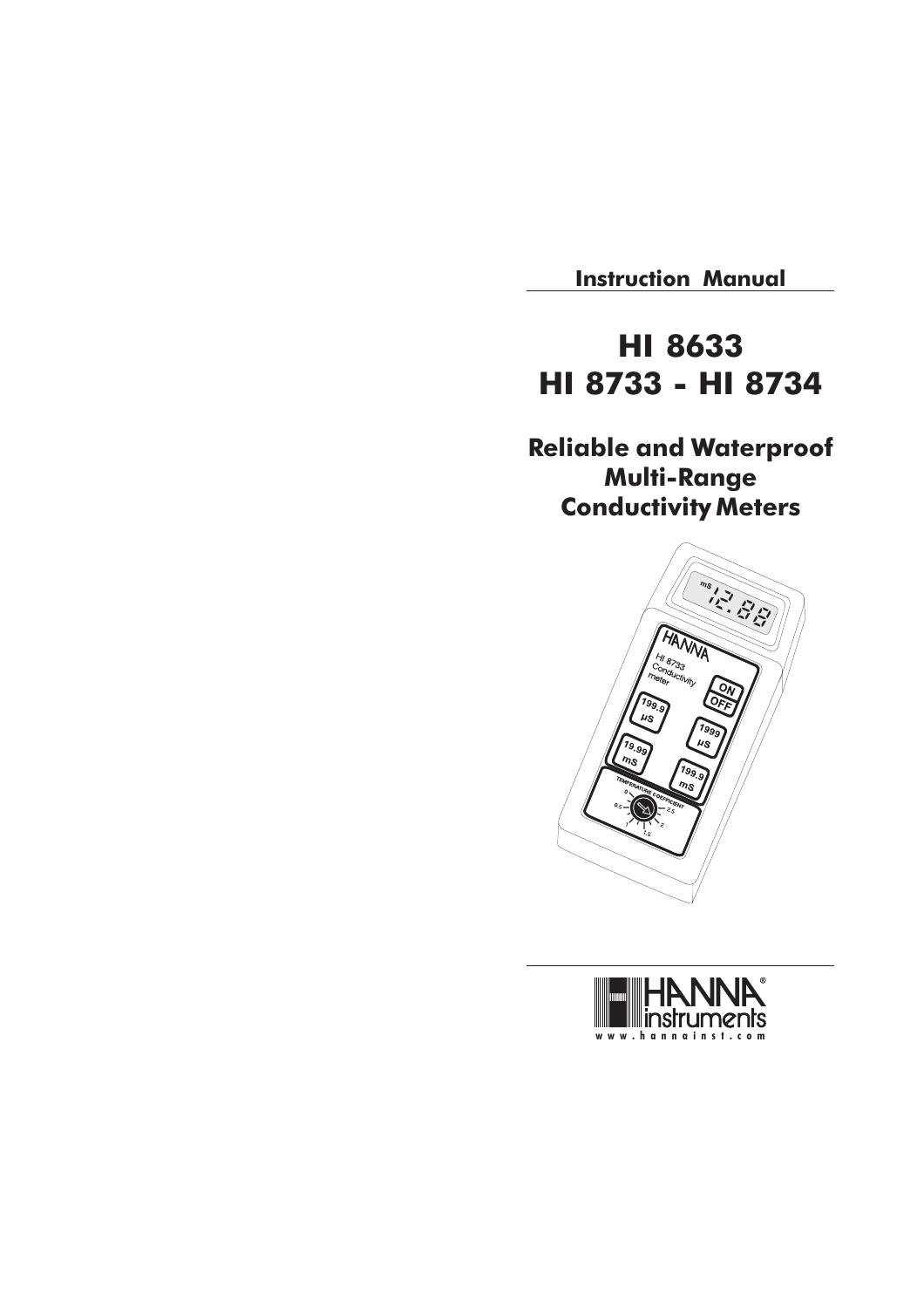Dear Customer,

Thank you for choosing a Hanna Product. Please read this instruction manual carefully before using the instrument. It will provide you with the necessary information for a correct use of the instrument, as well as a more precise idea of its versatility.

If you need additional technical information, do not hesitate to e-mail us at tech@hannainst.com.

These instruments are in compliance with the  $\mathsf{C}\mathsf{\mathsf{C}}$  directives.

#### TABLE OF CONTENTS

| FUNCTIONAL DESCRIPTION & SPECIFICATIONS OF HI 8633 4  |  |
|-------------------------------------------------------|--|
| FUNCTIONAL DESCRIPTION & SPECIFICATIONS OF HI 8733 5  |  |
| FUNCTIONAL DESCRIPTION & SPECIFICATIONS OF HI 8734  6 |  |
|                                                       |  |
|                                                       |  |
| CONDUCTIVITY VERSUS TEMPERATURE CHART  12             |  |
|                                                       |  |
| DETERMINING THE TEMPERATURE COEFFICIENT OF A SOLUTION |  |
|                                                       |  |
|                                                       |  |
|                                                       |  |
|                                                       |  |
|                                                       |  |
|                                                       |  |
|                                                       |  |

#### PRELIMINARY EXAMINATION

Remove the instrument from the packing material and examine it carefully to make sure that no damage has occurred during shipping. If there is any noticeable damage, notify your Dealer or the nearest Hanna office immediately.

Each meter is supplied with:

- Conductivity probe with DIN connector and 1 m (3.3') cable:
	- HI 76301D for HI 8633 and HI 8734
	- HI 76302W for HI 8733
- Calibration solution sachet
- Screwdriver, 1 x 9V battery and instruction manual
- Note: Save all packing materials until you are sure that the instrument functions correctly. Any damaged or defective item must be returned in its original packing materials together with the supplied accessories.

# GENERAL DESCRIPTION

HI 8633 and HI 8733 have been designed specifically for use in the areas of production and quality control. It is often necessary to test samples with different concentrations ranging from deionized water to brine. Both models can be manually calibrated at 1 point.

The HI 8733, with a built-in temperature sensor and Automatic Temperature Compensation, is the perfect instrument for measuring samples with fluctuating temperature.

HI 8734 has been specially designed for the water conditioning industry, particularly in the softening, demineralization, reverse osmosis and drinking water applications.

Three ranges of measurement assure the highest accuracy possible. In addition, Manual Temperature Compensation is possible through a knob on the front panel.

The ratio between conductivity and TDS is factory set at 0.5.

Moreover, the 4-ring potentiometric probes supplied with the meters are made of rugged PVC - ideal for indoor, as well as outdoor measurements.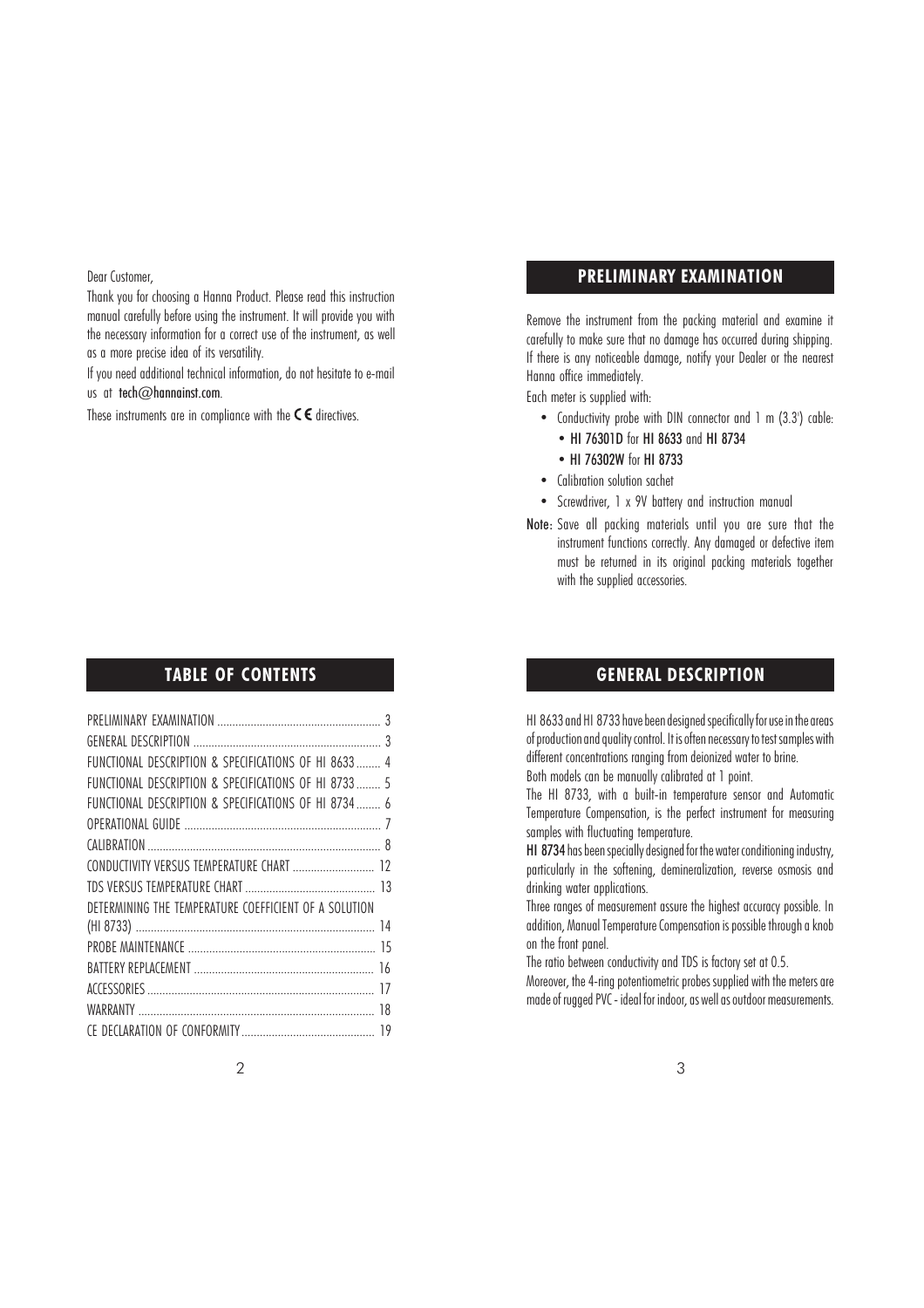# FUNCTIONAL DESCRIPTION & SPECIFICATIONS OF HI 8633



- 1) Liquid Crystal Display
- 2) Conductivity/temperature selection key
- 3) Measurement range selection keys
- 4) Manual temperature compensation knob 4) Manual temp<br>5) ON/OFF key
- 

| Range                                         | 0.0 to 199.9 / 0 to 1999 $\mu$ S/cm<br>0.00 to 19.99 / 0.0 to 199.9 mS/cm |
|-----------------------------------------------|---------------------------------------------------------------------------|
| Resolution                                    | $0.1 / 1 \mu$ S/cm<br>$0.01 / 0.1$ mS/cm                                  |
| Accuracy<br>(@ 20 $\degree$ C/68 $\degree$ F) | $\pm$ 1% Full Scale<br>excluding probe error                              |
| <b>Typical EMC</b><br><b>Deviation</b>        | $+2%$ Full Scale                                                          |
| Calibration                                   | Manual, 1 point, through trimmer                                          |
| Temperature<br>Compensation                   | Manual, 0 to 50°C (32 to 122°F)<br>with $\beta = 2\%$ / °C                |
| Probe (included)                              | HI 76301D with 1m (3.3') cable                                            |
| Environment                                   | 0 to 50 $\degree$ C (32 to 122 $\degree$ F);<br>RH max 100%               |
| <b>Battery Type</b><br>Life                   | 1 x 9V, alkaline (IEC 6LR61)<br>Approx. 100 hours of continuous use       |
| <b>Dimensions</b>                             | 164 x 76 x 45 mm (6.5 x 3.0 x1.8")                                        |
| Weight                                        | $250$ g $(8.8 \text{ oz.})$                                               |

# FUNCTIONAL DESCRIPTION & SPECIFICATIONS OF HI 8733



- 1) Liquid Crystal Display
- 2) Measurement range selection keys
- 3) Automatic Temperature Compensation coefficient knob
- 4) ON/OFF key

| Range                                                    | 0.0 to 199.9 / 0 to 1999 $\mu$ S/cm<br>0.00 to 19.99 / 0.0 to 199.9 mS/cm                    |
|----------------------------------------------------------|----------------------------------------------------------------------------------------------|
| Resolution                                               | 0.1 / 1 $\mu$ S/cm                                                                           |
|                                                          | $0.01 / 0.1$ mS/cm                                                                           |
| Accuracy<br>$(Q^{\circ} 20^{\circ}$ C / 68 $^{\circ}$ F) | $\pm$ 1% Full Scale<br>excluding probe error                                                 |
| <b>Typical EMC</b><br><b>Deviation</b>                   | $\pm$ 2 % Full Scale                                                                         |
| Calibration                                              | Manual, 1 point, through trimmer                                                             |
| <b>Temperature</b><br>Compensation                       | Automatic, 0 to 50°C (32 to 122°F) with<br>$\beta$ adjustable from 0 to 2.5% per $\degree$ C |
| Probe (included)                                         | HI 76302W ATC with 1m (3.3') cable                                                           |
| Environment                                              | 0 to 50 $\degree$ C (32 to 122 $\degree$ F);<br>RH max 100%                                  |
| <b>Battery Type</b><br>Life                              | 1 x 9V, alkaline (IEC 6LR61)<br>Approx. 100 hours of continuous use                          |
| <b>Dimensions</b>                                        | 164 x 76 x 45 mm (6.5 x 3.0 x1.8")                                                           |
| Weight                                                   | 250 g (8.8 oz.)                                                                              |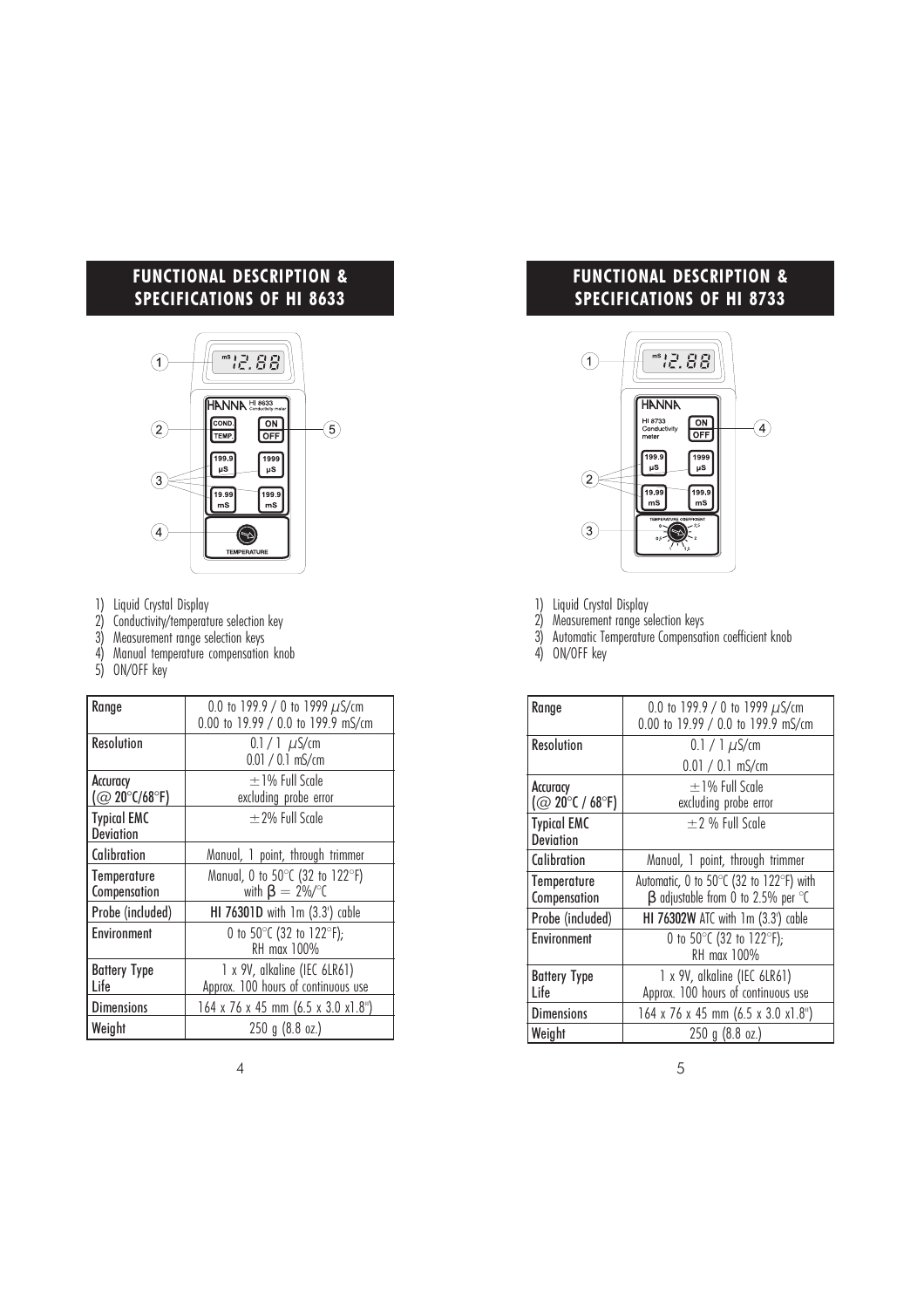# FUNCTIONAL DESCRIPTION & SPECIFICATIONS OF HI 8734



- 1) Liquid Crystal Display<br>2) Measurement range so
- 2) Measurement range selection keys<br>3) Manual temperature compensatior<br>4) TDS/temperature selection key
- 3) Manual temperature compensation knob
- TDS/temperature selection key
- 5) ON/OFF key

| Range                                              | 0.0 to 199.9 / 0 to 1999 mg/L<br>0.00 to 19.99 g/L                  |
|----------------------------------------------------|---------------------------------------------------------------------|
| <b>Resolution</b>                                  | $0.1 / 1$ mg/L<br>$0.01$ g/L                                        |
| Accuracy<br>$(Q^{\circ}20^{\circ}C / 68^{\circ}F)$ | $\pm$ 1% Full Scale<br>excluding probe error                        |
| <b>Typical EMC</b><br><b>Deviation</b>             | $\pm$ 2 % Full Scale                                                |
| <b>Calibration</b>                                 | Manual, 1 point, through trimmer                                    |
| Temperature<br>Compensation                        | Manual, 0 to 50°C (32 to 122°F)<br>with $\beta = 2\%$ /°C           |
| TDS factor                                         | 0.5                                                                 |
| Probe (included)                                   | HI 76301D with 1m (3.3') cable                                      |
| Environment                                        | 0 to 50 $\degree$ C (32 to 122 $\degree$ F); RH max 100%            |
| <b>Battery Type</b><br>Life                        | 1 x 9V, alkaline (IEC 6LR61)<br>Approx. 100 hours of continuous use |
| <b>Dimensions</b>                                  | 164 x 76 x 45 mm $(6.5 \times 3.0 \times 1.8)$                      |
| l Weight                                           | $250$ g $(8.8 \text{ oz.})$                                         |

# OPERATIONAL GUIDE

- Each meter is supplied complete with a 9V battery. Remove the battery compartment cover on the back of the meter (see page 16). Install the battery while paying attention to its polarity.
- Connect the probe to the meter securely by aligning the pins with the socket and pushing the plug in.



- Make sure that the meter has been calibrated before taking any measurements (see "Calibration" section).
- Immerse the conductivity probe into the sample, with the holes on the shaft completely submerged. If possible, use plastic beakers or con-

tainers to minimize any EMC interference.



- Tap the probe lightly on the bottom of the beaker to remove any air bubbles which may be trapped inside the PVC sleeve.
- Turn the instrument on by pressing the ON/OFF key.

#### • For HI 8633 and HI 8734:

Take the temperature of the solution with a ChecktempC or another accurate thermometer.



Press the COND/TEMP key for HI 8633 or TDS/TEMP for HI 8734 to display the temperature and adjust the temperature knob to that of the solution e.g. 20°C.





#### • For HI 8733:

Adjust the TEMPERATURE COEFFICIENT knob to 2% to compensate for the temperature effect of average solutions (to determine exact value for a particular solution, see page 14).

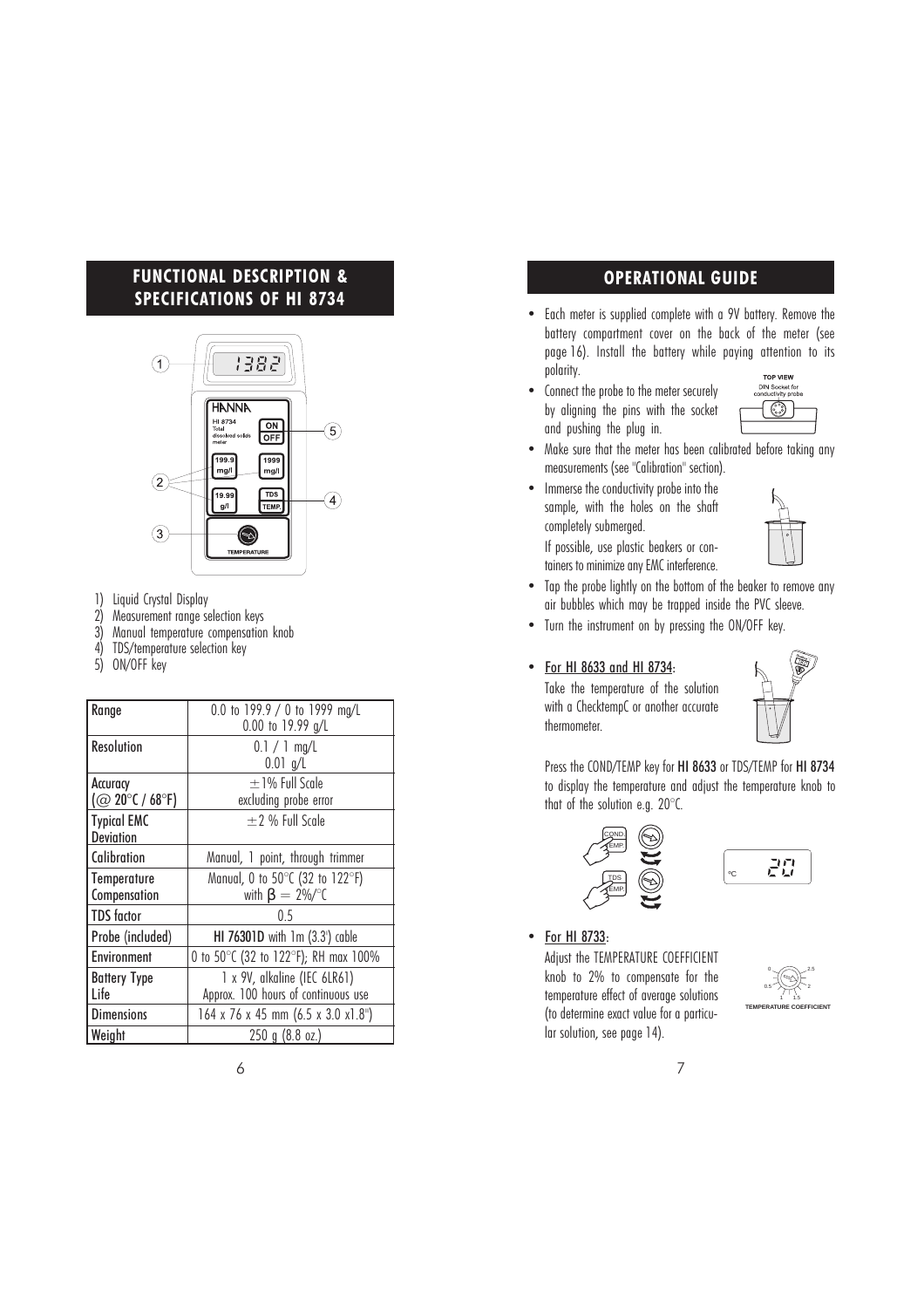- Select the appropriate measurement range.
- Note: If the display shows only a "1" on the far left hand side, the meter is out of range. Select the next (higher) range.

- Wait for a couple of minutes for the temperature sensor to reach thermal equilibrium with the sample before taking measurements.
- After the measurement has been completed, the instrument should be switched off and the probe should be cleaned and dried (see "Probe Maintenance" on page 15).

# **CALIBRATION**

#### Accessories needed:

- Use any calibration solution within the meter's range. The solution should ideally be close to the samples being measured. Use for example HI 7030 or HI 8030, 12880  $\mu$ S/cm (=12.88 mS/cm) conductivity solution, for HI 8633 and HI 8733, and HI 7032, 1382 mg/L (=2764  $\mu$ S/cm) TDS solution, for HI 8734.
- ChecktempC or another accurate thermometer with 0.1°C resolution (not necessary for HI 8733).
- a small screwdriver.

#### PROCEDURE FOR HI 8633 AND HI 8734

• Pour sufficient quantity of a conductivity (HI 8633) or TDS (HI 8734) calibration solution (e.g. HI 7030 or HI 7032) into a beaker to cover the holes on the probe. If possible, use plastic beakers to minimize any EMC interference.



- Immerse the conductivity probe, making sure that holes are completely submerged, and the ChecktempC in the solution.
- Wait for a couple of minutes for thermal equilibrium to be reached.
- Tap the probe on the bottom, then shake it while rotating to make sure no

air bubbles remain trapped in the sleeve.

- Record the temperature of the buffer solution from the thermometer (e.g. 18°C).
- Switch the instrument on by pressing ON/OFF.
- Press COND/TEMP (HI 8633) or TDS/TEMP (HI 8734) to display the temperature.



• Adjust the TEMPERATURE knob to display 18°C.





**OND**  $\propto$ fmf

- Press COND/TEMP (or TDS/TEMP) again to display conductivity measurement.
- Select 19.99 mS/cm (HI 8633) or 1999 mg/L (HI 8734) range by pressing the appropriate range key.



• Remove the battery compartment cover and adjust the calibration trimmer located inside with the calibration screwdriver until the display shows for HI 8633 the conductivity reading at 25°C (see the conductivity vs. temperature table), e.g.  $\omega$  25°C, 12880  $\mu$ S/ cm  $=$  12.88 mS/cm, or for HI 8734 the TDS reading at 25 $\degree$ C (see the TDS vs. temperature chart), e.g.  $@25^{\circ}$ C, 1382 mg/L.



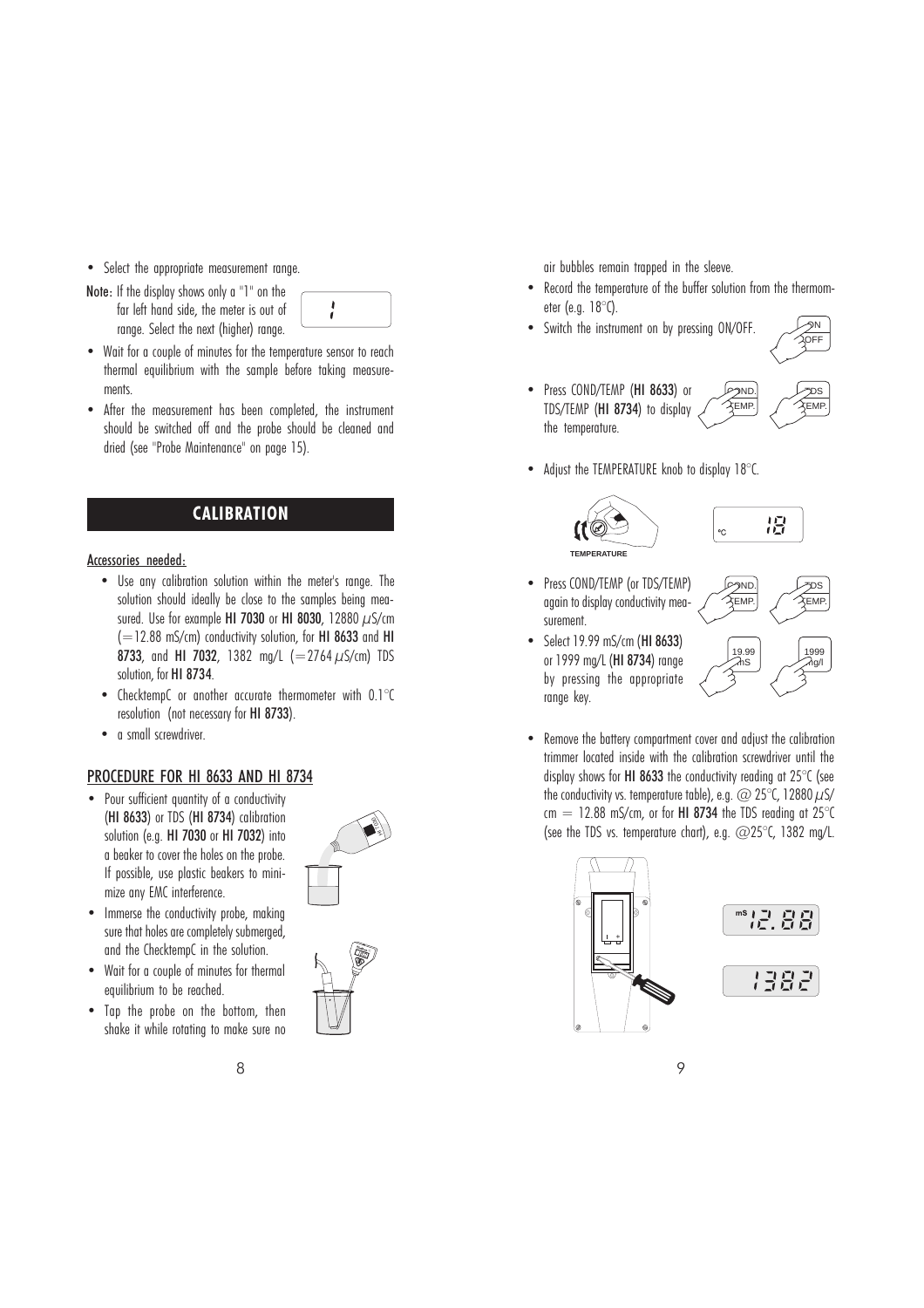- All subsequent measurements will be compensated to 25°C (77°F). If you prefer to standardize the temperature compensation to 20°C (68°F) rather than 25°C (77°F), leave the TEMPERATURE knob at 18°C (if the temperature of the solution is 18°C), adjust the trimmer to read "11.67 mS" (see the conductivity vs. temperature chart) or "1251 mg/L" (see the TDS vs. temperature chart). All subsequent measurements will be compensated to 20°C.
- The calibration is now complete and the instrument is ready for use.

The instrument should be recalibrated at least once a month, or when the probe is changed.

Note: For more accurate results, it is advisable to use a calibration solution close to the measurement range. See the "Accessories" section for a wide selection of conductivity solutions.

#### PROCEDURE FOR HI 8733

• Pour sufficient quantity of a conductivity calibration solution (e.g. HI 7030/ HI 8030) into a beaker to cover the holes on the probe. If possible, use plastic beakers to minimize any EMC interference.



- Immerse the conductivity probe in the solution, making sure that holes are completely submerged.
- Wait for a couple of minutes for thermal equilibrium to be reached.
- Tap the probe on the bottom, then shake it while rotating to make sure no air bubbles remain trapped in the sleeve.
- Switch the instrument on by pressing ON/OFF.
- Set the temperature coefficient knob to 2% to compensate for the temperature effect of average solutions (to determine exact value for a particular solution, see page 14).
- Select 19.99 mS/cm range by pressing the appropriate range key.







• Remove the battery compartment cover and adjust the calibration trimmer located inside with the calibration screwdriver until the display shows "12.88 mS" i.e. the conductivity reading  $\omega$  25°C.



- All subsequent measurements will be compensated to 25°C (77°F). If you prefer to standardize the temperature compensation to 20 $\degree$ C (68 $\degree$ F) rather than 25 $\degree$ C (77 $\degree$ F), adjust the trimmer to read "11.67 mS" (see the conductivity vs. temperature chart on page 18). All subsequent measurements will be compensated to 20°C.
- The calibration is now complete and the instrument is ready for use.

The instrument should be recalibrated at least once a month, or when the probe is changed.

Note: For more accurate results, it is advisable to use a calibration solution close to the range to be measured. See the "Accessories" section for a wide selection of conductivity solutions.

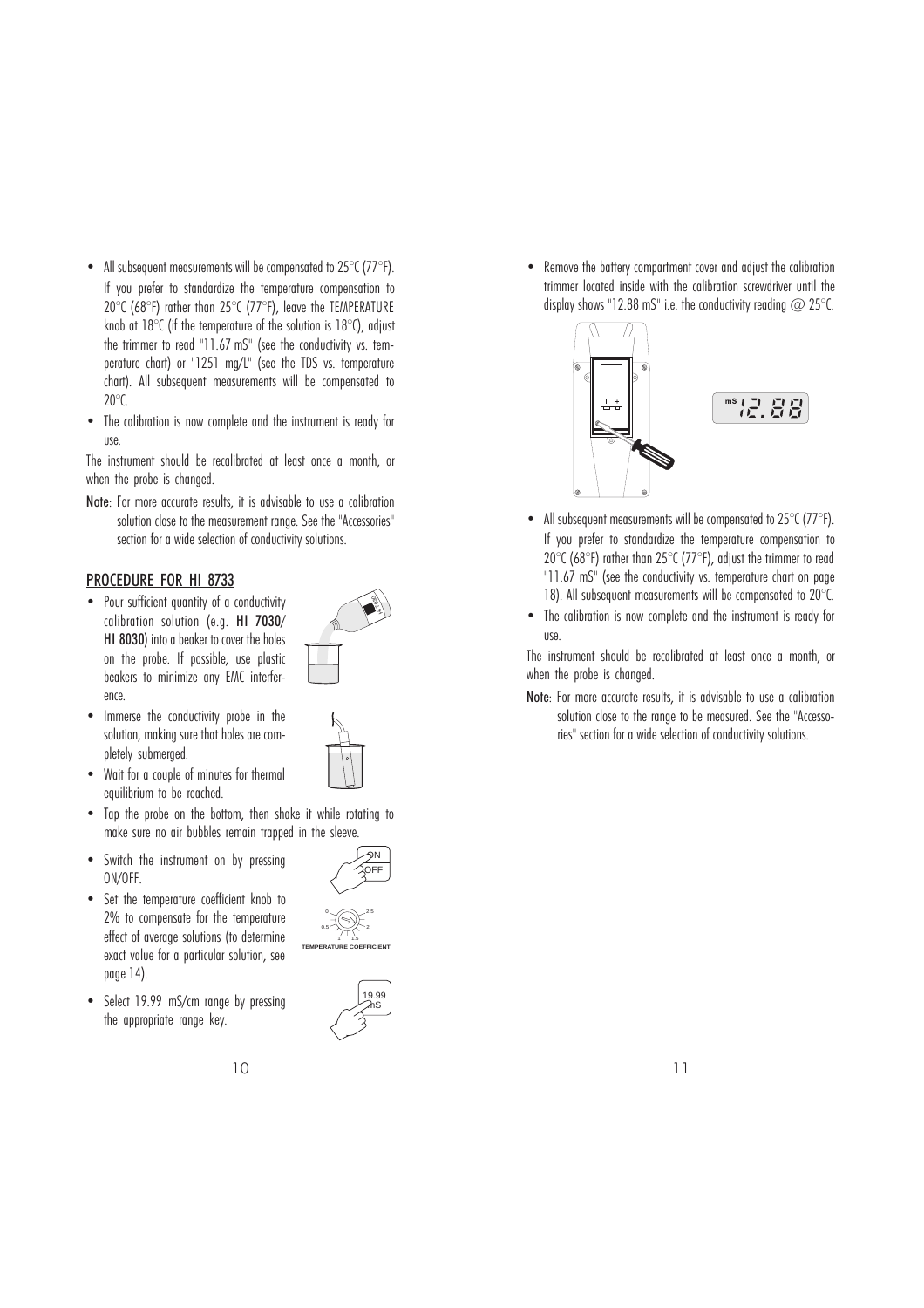#### CONDUCTIVITY VERSUS TEMPERATURE CHART

The conductivity of an aqueous solution is the measure of its ability to carry an electrical current by means of ionic motion.

The conductivity invariably increases with increasing temperature.

It is affected by the type and number of ions in the solution and by the viscosity of the solution itself. Both parameters are temperature dependent. The dependency of conductivity on temperature is expressed as a relative change per degree Celsius at a particular temperature, commonly as percent per °C.

For manual temperature compensation, refer to the following chart:

| $\circ$ C | °F   | HI 7030     | HI 7031     | HI 7033     | HI 7034      | HI 7035     | HI 7039     |
|-----------|------|-------------|-------------|-------------|--------------|-------------|-------------|
|           |      | HI 8030     | HI 8031     | HI 8033     | HI 8034      | HI 8035     | HI 8039     |
|           |      | $(\mu S/m)$ | $(\mu S/m)$ | $(\mu S/m)$ | $(\mu S/cm)$ | $(\mu S/m)$ | $(\mu S/m)$ |
| $\theta$  | 32   | 7150        | 776         | 64          | 48300        | 65400       | 2760        |
| 5         | 41   | 8220        | 896         | 65          | 53500        | 74100       | 3180        |
| 10        | 50   | 9330        | 1020        | 67          | 59600        | 83200       | 3615        |
| 15        | 59   | 10480       | 1147        | 68          | 65400        | 92500       | 4063        |
| 16        | 60.8 | 10720       | 1173        | 70          | 67200        | 94400       | 4155        |
| 17        | 62.6 | 10950       | 1199        | 71          | 68500        | 96300       | 4245        |
| 18        | 64.4 | 11190       | 1225        | 73          | 69800        | 98200       | 4337        |
| 19        | 66.2 | 11430       | 1251        | 74          | 71300        | 100200      | 4429        |
| 20        | 68   | 11670       | 1278        | 76          | 72400        | 102100      | 4523        |
| 21        | 69.8 | 11910       | 1305        | 78          | 74000        | 104000      | 4617        |
| 22        | 71.6 | 12150       | 1332        | 79          | 75200        | 105900      | 4711        |
| 23        | 73.4 | 12390       | 1359        | 81          | 76500        | 107900      | 4805        |
| 24        | 75.2 | 12640       | 1386        | 82          | 78300        | 109800      | 4902        |
| 25        | 77   | 12880       | 1413        | 84          | 80000        | 111800      | 5000        |
| 26        | 78.8 | 13130       | 1440        | 86          | 81300        | 113800      | 5096        |
| 27        | 80.6 | 13370       | 1467        | 87          | 83000        | 115700      | 5190        |
| 28        | 82.4 | 13620       | 1494        | 89          | 84900        | 117700      | 5286        |
| 29        | 84.2 | 13870       | 1521        | 90          | 86300        | 119700      | 5383        |
| 30        | 86   | 14120       | 1548        | 92          | 88200        | 121800      | 5479        |
| 31        | 87.8 | 14370       | 1575        | 94          | 90000        | 123900      | 5575        |
|           |      |             |             |             |              |             |             |

For instance, the conductivity values of the calibration solutions at 25 $\degree$ C are 12880  $\mu$ S/cm, 1413  $\mu$ S/cm or 5000  $\mu$ S/cm when using HI 7030, HI 7031 or HI 7039, respectively.

At 20 $\degree$ C, the values are 11670  $\mu$ S/cm, 1278  $\mu$ S/cm or 4523  $\mu$ S/cm, respectively.

With the solutions at 30°C, the values are 14120  $\mu$ S/cm, 1548  $\mu$ S/ cm or 5479  $\mu$ S/cm, respectively.

# TDS VERSUS TEMPERATURE CHART

The TDS value in aqueous solutions is directly proportional to conductivity. The ratio between the two parameters depends on the solution and usually it is set to a factor of 0.5 (corresponding to a solution of CaCO<sub>3</sub>). This means that 1  $\mu$ S/cm is equal to 0.5 mg/L (ppm) of TDS. For manual temperature compensation, refer to the following chart:

| $\circ$ ( | $\circ$ F | HI 7032 | HI 7036 |  |
|-----------|-----------|---------|---------|--|
|           |           | mg/L    | gΛ      |  |
|           |           | (ppm)   | (ppt)   |  |
| 0         | 32        | 758     | 6.82    |  |
| 5         | 41        | 876     | 7.88    |  |
| 10        | 50        | 999     | 8.99    |  |
| 15        | 59        | 1122    | 10.10   |  |
| 16        | 60.8      | 1148    | 10.33   |  |
| 17        | 62.6      | 1173    | 10.56   |  |
| 18        | 64.4      | 1200    | 10.78   |  |
| 19        | 66.2      | 1224    | 11.01   |  |
| 20        | 68        | 1251    | 11.24   |  |
| 21        | 69.8      | 1277    | 11.47   |  |
| 22        | 71.6      | 1303    | 11 71   |  |
| 23        | 73.4      | 1329    | 1194    |  |
| 24        | 75.2      | 1358    | 12.18   |  |
| 25        | 77        | 1382    | 1 2.41  |  |
| 26        | 78.8      | 1408    | 12.65   |  |
| 27        | 80.6      | 1438    | 12.89   |  |
| 28        | 82.4      | 1461    | 13.13   |  |
| 29        | 84.2      | 1476    | 13.37   |  |
| 30        | 86        | 1515    | 13.61   |  |
| 31        | 87.8      | 1541    | 13.85   |  |

For instance, the TDS values of the calibration solutions at 25°C are 1382 mg/L or 12.41 g/L when using HI 7032 or HI 7036, respectively.

At 20°C, the values are 1251 mg/L or 11.24 g/L, respectively. With the solutions at 30°C, the values are 1515 mg/L or 13.61 g/L, respectively.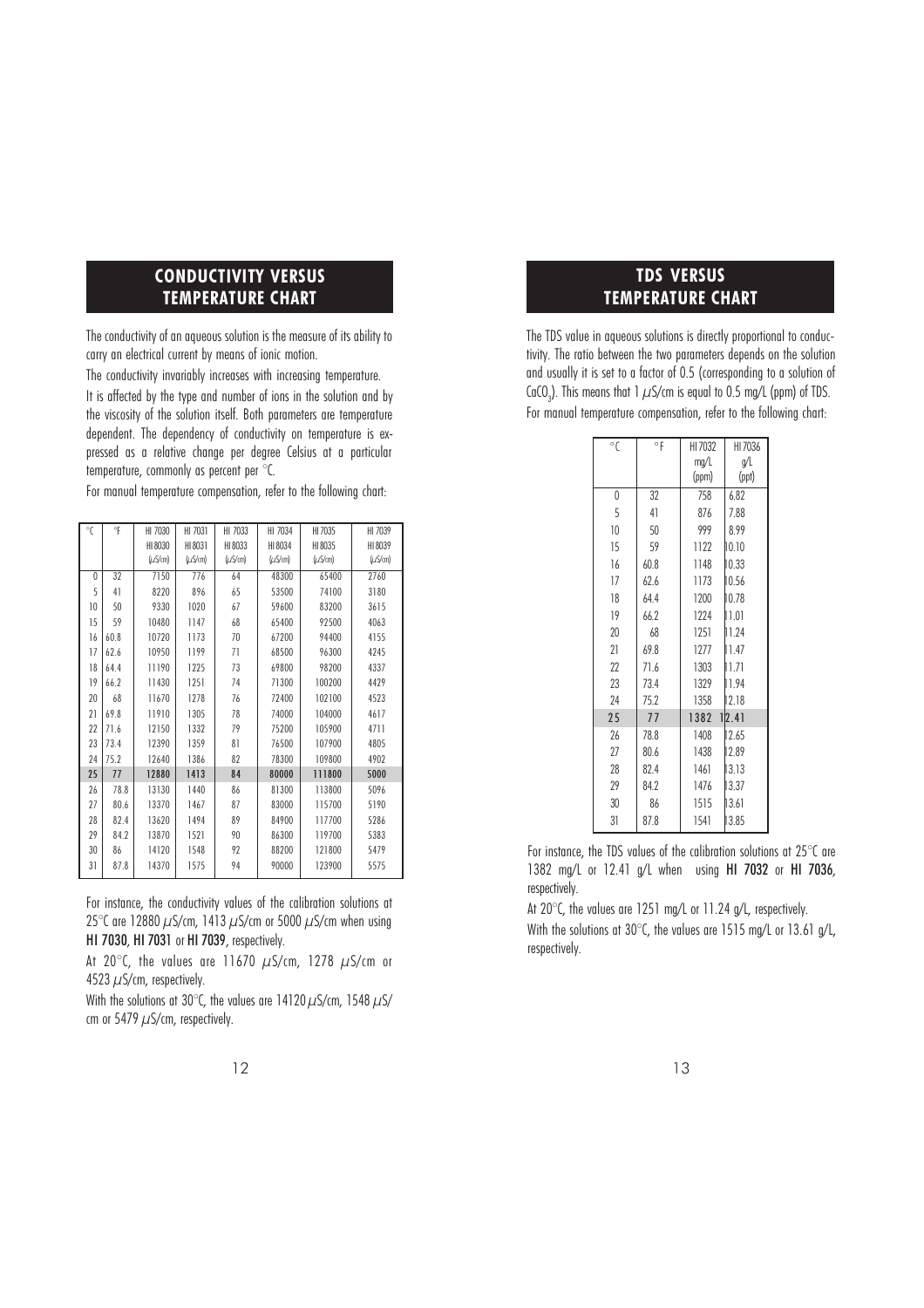# DETERMINING THE TEMPERATURE COEFFICIENT OF A SOLUTION (HI 8733)

Highly acidic, alkaline samples or solutions with high salt content might have a different coefficient than the customary 2% per degree °C. In order to calculate this coefficient follow the procedure below:

• Immerse the probe of HI 8733 in the sample and adjust the TEMPERATURE COEFFICIENT knob to 0% (i.e. no compensation).



- Condition the sample and probe to 25°C and note the conductivity reading,  $C_{25}$ .
- Condition the sample and probe to a different temperature t°C (approximately 10°C different from 25°C) and note the conductivity reading C<sub>r</sub>. .
- The temperature coefficient  $\beta$  of the solution is calculated as given by the following formula:

$$
\beta = 100 \, x \, \frac{(C_{1} - C_{25})}{(t - 25) \, x \, C_{25}}
$$

The above procedure is suitable for determining the temperature coefficient in a laboratory or where the temperature of the solution can be controlled.

If this is not possible (e.g. on-site measurements), the following procedure can be used providing the sample temperature varies by at least 5°C or preferably 10°C:

- Immerse the probe of HI 8733 in the test solution and turn the TEMPERATURE COEFFICIENT knob to 0% (no compensation).
- Check the conductivity reading and record the value. Make sure the reading is stable, i.e. no greater variations than  $\pm$  0.2 mS/ cm within a minute.
- Repeat the procedure when the temperature of the test solution has changed by at least 5°C. Wait for the conductivity reading to stabilize.
- Adjust the TEMPERATURE COEFFICIENT knob until the display shows the same value as recorded earlier.
- The value indicated by the knob is the temperature coefficient of the solution.

#### PROBE MAINTENANCE

Rinse the probe with tap water after every series of measurements. If a more thorough cleaning is required, remove the PVC sleeve and clean the probe with a cloth or a nonabrasive detergent. When reinserting the sleeve onto the probe, be sure that the sleeve is in the right direction with the four holes towards the cable end.

After cleaning the probe, recalibrate the instrument. The probe body is in PVC. For this reason it must never come into close contact with a heat source. If the probe is exposed to high temperatures (above 50°C/122°F), the rings might become loose or detached, resulting in a serious impairment of the probe. In such cases, the probe has to be replaced.

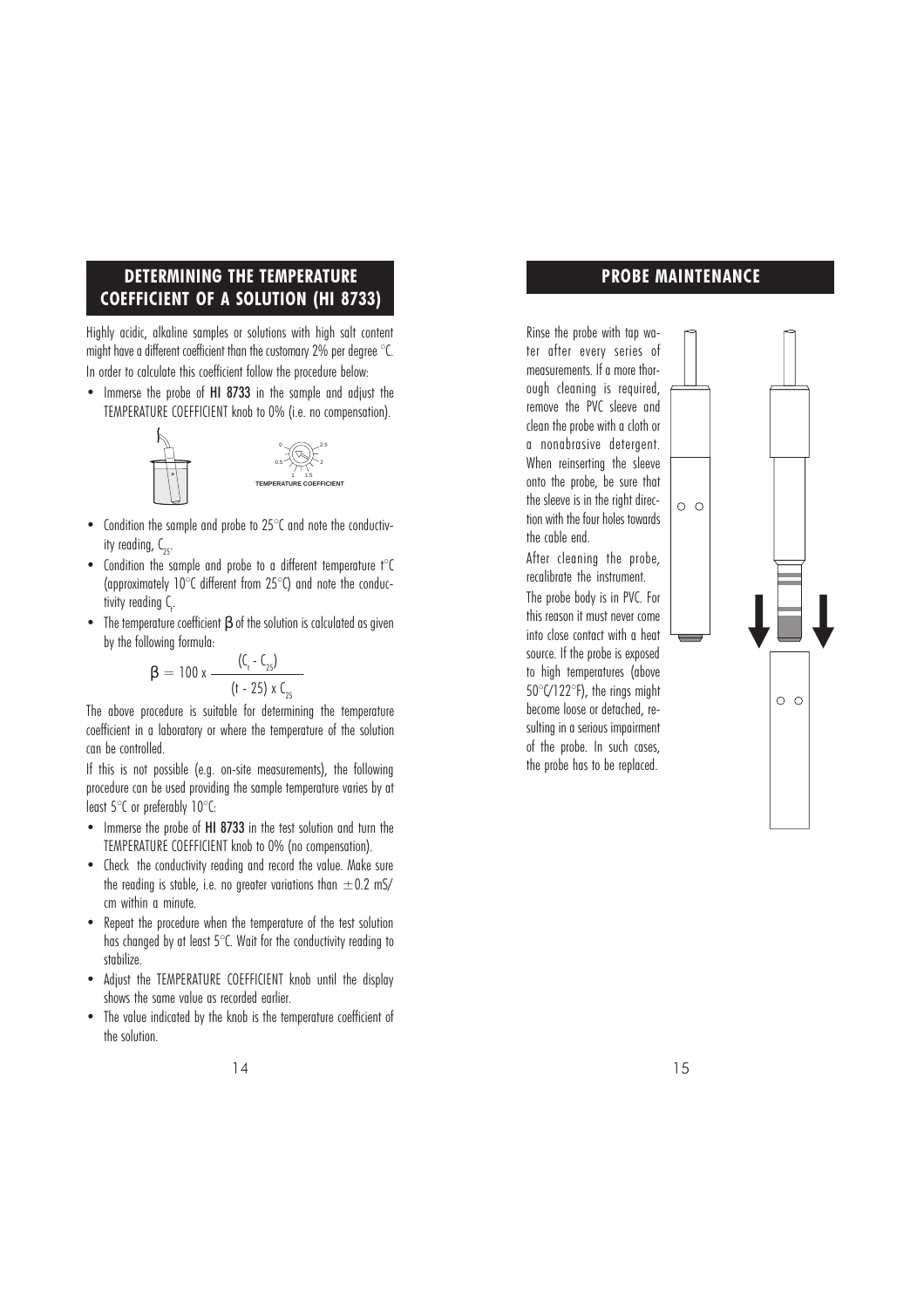# BATTERY REPLACEMENT

When the battery becomes weak the meters will display an additional blinking decimal point.



When the low battery indicator appears, the battery has only a few hours left. A low battery will result in unreliable measurements.

It is recommended to replace the battery immediately.

Battery replacement must only take place in a nonhazardous area using a 9V alkaline battery.

Unscrew the three screws on the rear of the meter, remove the battery compartment cover and replace the 9V battery with a new one.



Make sure the battery contacts are tight and secure before replacing the cover.

# ACCESSORIES

#### CALIBRATION SOLUTIONS

| <b>HI 7030L</b> | 12880 $\mu$ S/cm, 500 mL bottle   |
|-----------------|-----------------------------------|
| HI 7030M        | 12880 µS/cm, 230 mL bottle        |
| <b>HI 7031L</b> | 1413 $\mu$ S/cm, 500 mL bottle    |
| <b>HI 7031M</b> | 1413 µS/cm, 230 mL bottle         |
| <b>HI 7033L</b> | 84 µS/cm, 500 mL bottle           |
| <b>HI 7033M</b> | 84 µS/cm, 230 mL bottle           |
| <b>HI 7034L</b> | 80000 µS/cm, 500 mL bottle        |
| <b>HI 7034M</b> | 80000 µS/cm, 230 mL bottle        |
| <b>HI 7035L</b> | 111800 $\mu$ S/cm, 500 mL bottle  |
| <b>HI 7035M</b> | 111800 $\mu$ S/cm, 230 mL bottle  |
| <b>HI 7039L</b> | 5000 $\mu$ S/cm, 500 mL bottle    |
| <b>HI 7039M</b> | 5000 $\mu$ S/cm, 230 mL bottle    |
| <b>HI 7032L</b> | 1382 ppm (mg/L), 500 mL bottle    |
| <b>HI 7032M</b> | 1382 ppm (mg/L), 230 mL bottle    |
| <b>HI 7036L</b> | 12.41 ppt (g/L), 500 mL bottle    |
| HI 7036M        | 12.41 ppt $(q/l)$ , 230 mL bottle |

#### CONDUCTIVITY PROBES

- HI 76301D Conductivity probe with 1m (3.3') cable and DIN connector
- HI 76302W Conductivity probe with built-in temperature sensor, 1m (3.3') cable and DIN connector

#### OTHER ACCESSORIES

- ChecktempC Electronic thermometer (range: -50.0 to 150.0°C)
- HI 710015 Shockproof rubber boot, blue
- HI 710016 Shockproof rubber boot, orange
- HI 710022 Spare protective case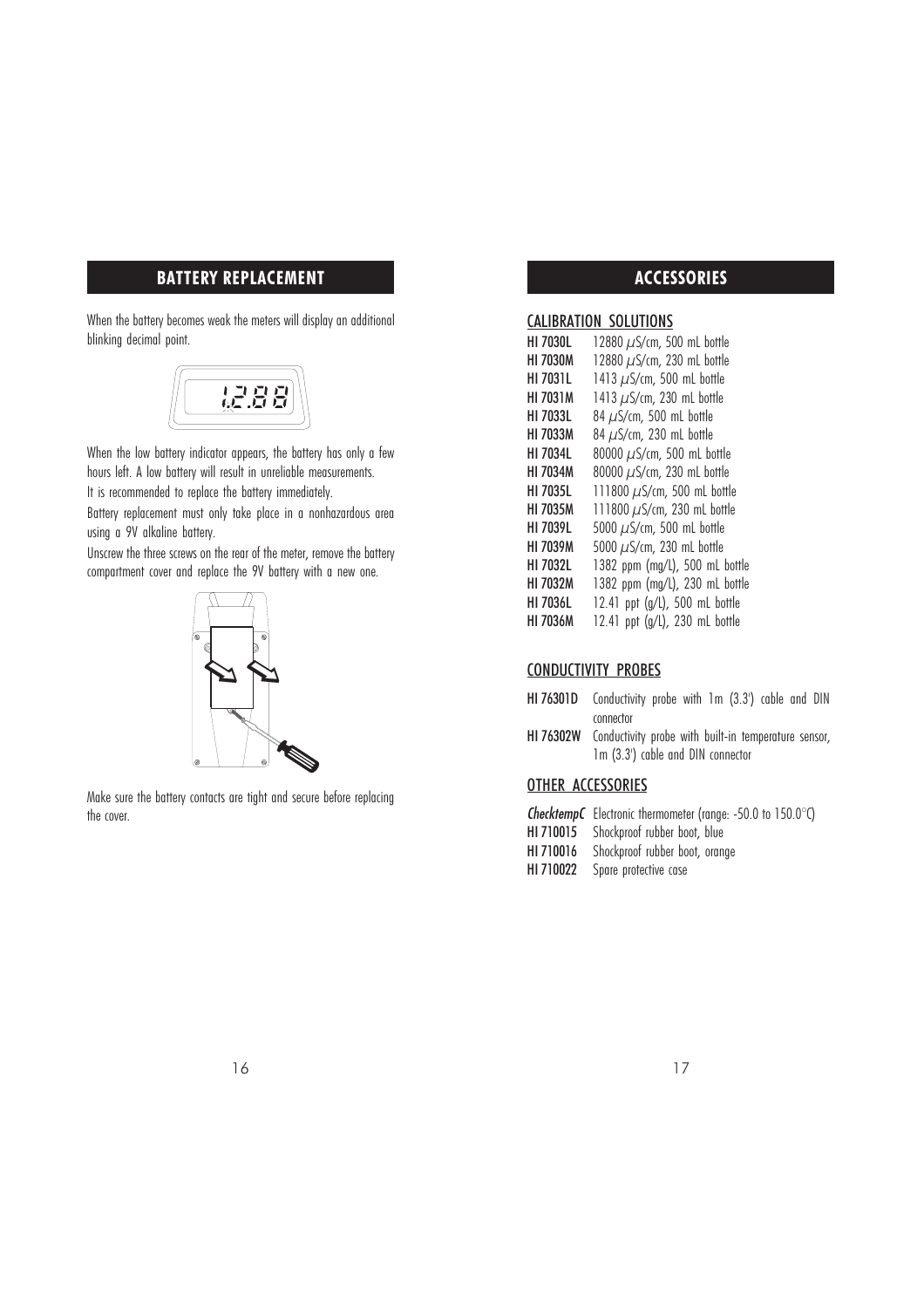All Hanna Instruments meters are warranted for two years against defects in workmanship and materials when used for their intended purpose and maintained according to instructions. The probes are warranted for a period of six months. This warranty is limited to repair or replacement free of charge.

Damages due to accident, misuse, tampering or lack of prescribed maintenance are not covered.

If service is required, contact the dealer from whom you purchased the instrument. If under warranty, report the model number, date of purchase, serial number and the nature of the failure. If the repair is not covered by the warranty, you will be notified of the charges incurred. If the instrument is to be returned to Hanna Instruments, first obtain a Returned Goods Authorization number from the Customer Service department and then send it with shipping costs prepaid. When shipping any instrument, make sure it is properly packaged for complete protection.

All rights are reserved. Reproduction in whole or in part is prohibited without the written consent of the copyright owner.

#### WARRANTY WARRANTY **CE DECLARATION OF CONFORMITY**



#### Recommendations for Users

Before using these products, make sure that they are entirely suitable for the environment in which they are used. Operation of these instruments in residential area could cause unacceptable interference to radio and TV equipment, requiring the operator to take all necessary steps to correct interferences.

The metal band at the end of the probe is sensitive to electrostatic discharges. Avoid touching this metal band at all times.

Any variation introduced by the user to the supplied equipment may degrade the instruments' EMC performance. To avoid electrical shock, do not use these instruments when voltages at the measurement surface exceed 24 Vac or 60 Vdc.

Use plastic beakers to minimize any EMC interferences. To avoid damage or burns, do not perform any measurement in microwave ovens.

Hanna Instruments reserves the right to modify the design, construction and appearance of its products without advance notice.